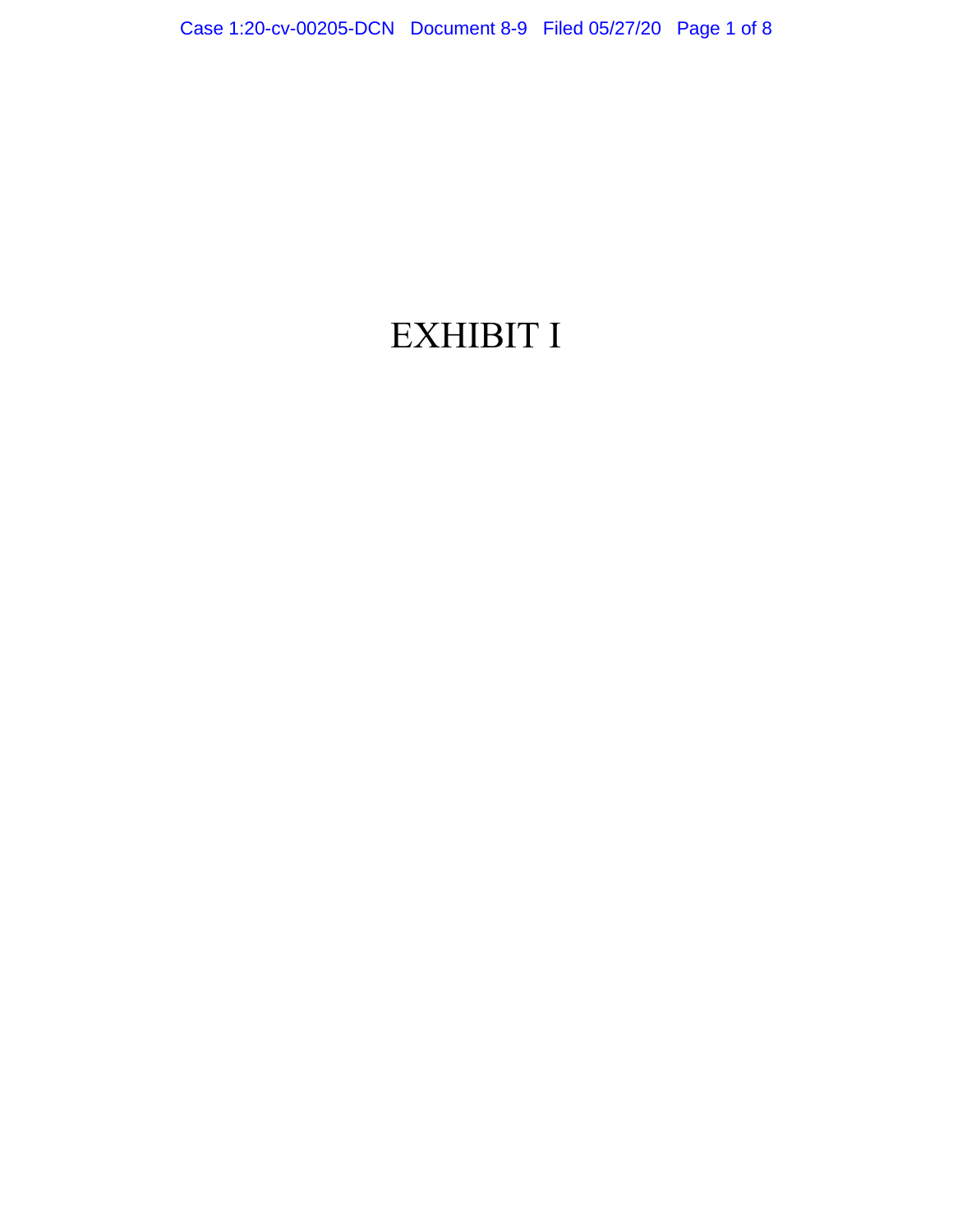## **UNITED STATES DISTRICT COURT DISTRICT OF IDAHO**

| SCOTT HERNDON, REV. JOSH JONES,            |                           |
|--------------------------------------------|---------------------------|
| REV. MICHAEL GULOTTA, REV. TIM             |                           |
| REMINGTON, GABRIEL RENCH,                  |                           |
| CHRIS SCHUELER, AND DON MARTIN             |                           |
|                                            |                           |
|                                            |                           |
| Plaintiffs,                                |                           |
|                                            |                           |
| V.                                         | Case No. $2:20$ -CV-00205 |
|                                            |                           |
| BRADLEY JAY LITTLE, in his official        |                           |
| capacity as Governor of Idaho, and         |                           |
| DAVE JEPPESEN, in his official capacity    |                           |
| as the Director of the Idaho Department of |                           |
| Health and Welfare,                        |                           |
|                                            |                           |
| Defendants.                                |                           |

## **DECLARATION OF PLAINTIFF SCOTT HERNDON**

I, Scott Herndon, am an adult, under no disability, and hereby declare the following:

- 1. I am a resident of Sagle, Idaho.
- 2. The town of Sagle is in Bonner County, Idaho.
- 3. I am competent to testify as to the matters contained herein, I am over the age of 18, and I make this declaration based upon my own personal knowledge and experience.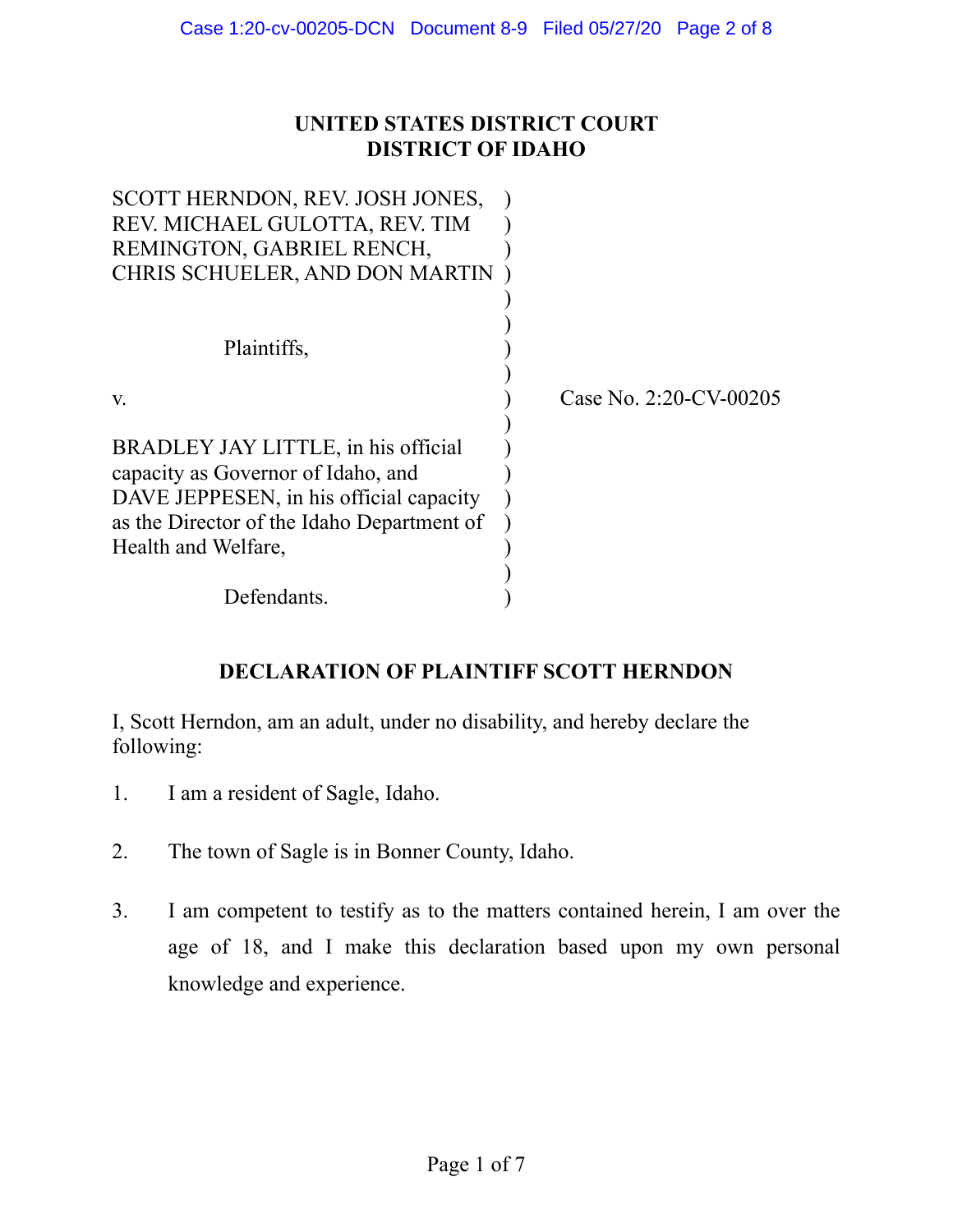- 4. I am a Christian and have the sincerely-held religious belief that the Christian Bible, also known as Scripture, is the inerrant, infallible, efficacious, perspicuous, and all-sufficient Word of God.
- 5. As a Christian, I also have the sincerely-held religious belief that I am required to regularly attend church with my family.
- 6. To that end, in early 2020 my wife and I, along with our seven children, were regularly attending Sunday services at two churches: Cocolalla Cowboy Church in Cocolalla, Idaho and Candlelight Christian Fellowship in Coeur d'Alene, Idaho.
- 7. The town of Cocolalla, Idaho is in Bonner County, Idaho.
- 8. The city of Coeur d'Alene, Idaho is in Kootenai County, Idaho.
- 9. On or about March 25, 2020, the Governor of Idaho issued a "Statewide Stay-Home Order."
- 10. On or about April 15, the Governor amended that Stay-Home Order.
- 11. At no time during the duration of the Statewide Stay-Home Order have I or my family been diagnosed with COVID-19 nor have we had any symptoms consistent with COVID-19.
- 12. I have read both the original and the amended Stay-Home Order. I found the Stay-Home Order disappointing and disconcerting because all individuals of Idaho were ordered to self-isolate in their place of residence. The only exceptions that were contained in the order were that we may leave to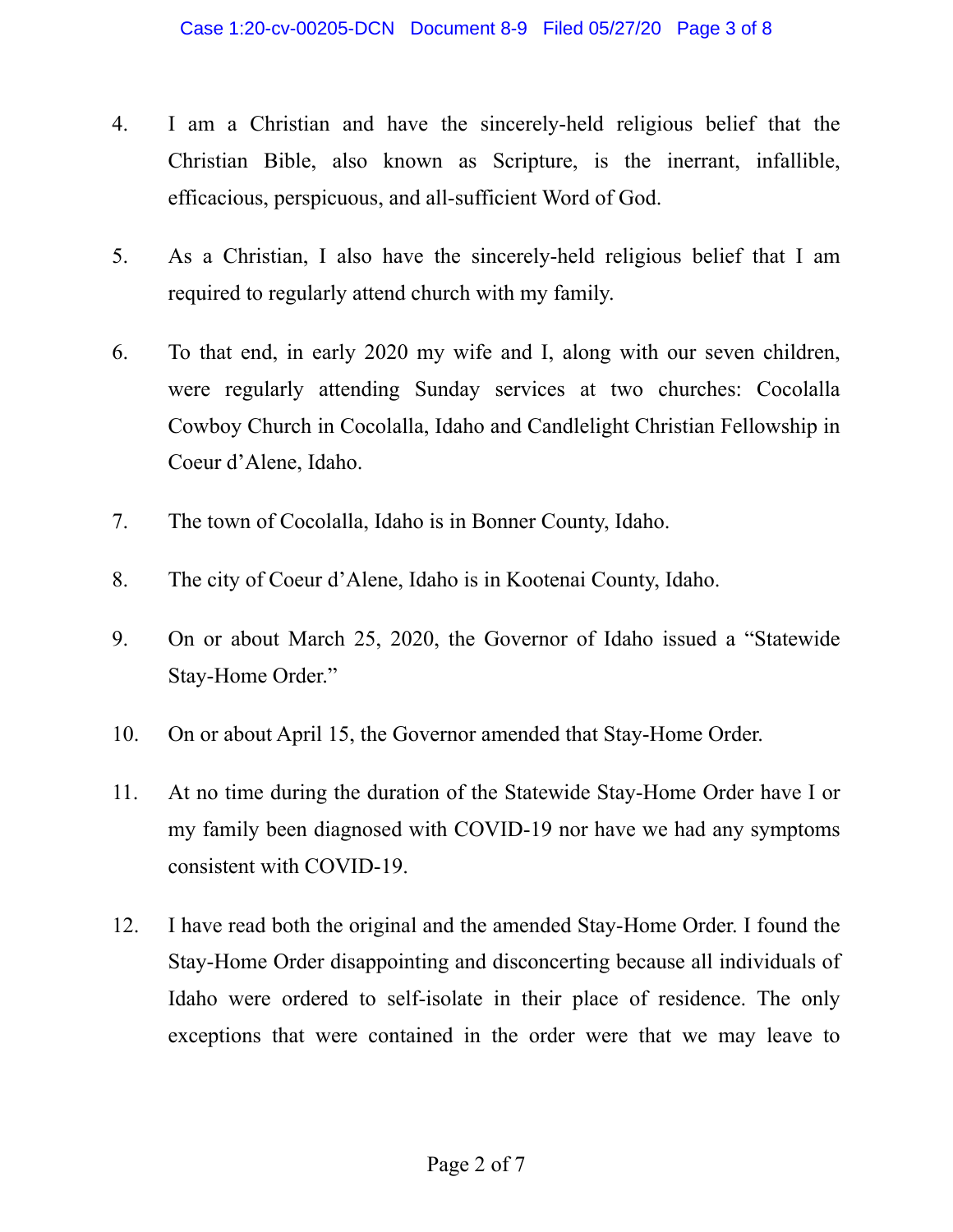receive essential services or engage in certain essential activities. Gatherings of individuals outside the home are specifically prohibited in the order.

- 13. The order specifically declared that "All people in Idaho shall immediately cease…participating in all public and private gatherings and multi-person activities for…spiritual… purposes, regardless of the number of people involved, except as specifically identified in Section 8. Such activity includes, but is not limited to…faith-based…activities."
- 14. Nowhere in the order were gatherings for faith-based church services accommodated regardless of location or application of hygienic standards or social distancing nor regardless of whether the individuals were healthy.
- 15. Gatherings for church services were not declared in the order to be allowed as an essential activity or essential purpose.
- 16. It was clear to me that gatherings for church services were not permitted under the order.
- 17. The order specifically directed "that the Sheriff and the Chiefs of Police in the State of Idaho, and the Idaho State Police ensure compliance with and enforce this Order. The violation of any provision of this Order constitutes an imminent threat to public health." The underlying Idaho Code used as the authority for the Stay-Home Order makes a violation of the order punishable as a misdemeanor with potential fines up to \$1,000 and potential incarceration in jail.
- 18. Recognizing this, I am very concerned that the Governor of Idaho has declared the practice of Christian gatherings for worship and religious services to be illegal in this state. That fact is devastating to me as an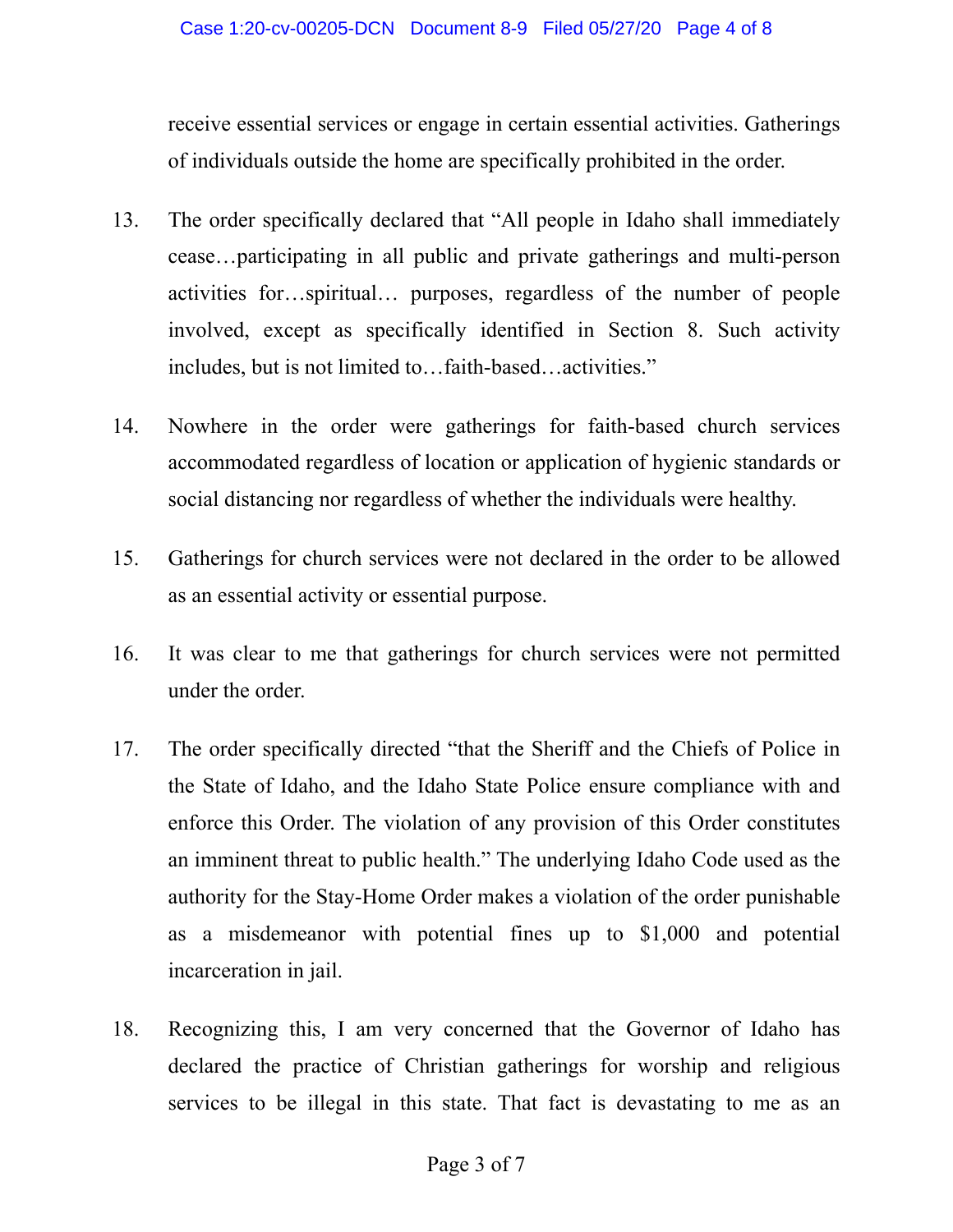Idahoan and American who has read both the constitutions of Idaho and the United States.

- 19. As a Christian, I am very concerned regarding the admonition of God expressed, for instance, in Romans 13:1, that I am to "be subject to the governing authorities."
- 20. It is religious belief, as well as the teaching of my faith, that church attendance is an important and necessary part of the practice of the Christian faith.
- 21. My churches, my family and I find essential the exhortation from Hebrews 10:25, "not forsaking the assembling of ourselves together."
- 22. Further, my education and life experience as an Idahoan and an American leads me to believe that the government does not have the authority to prohibit the assembly of healthy people for the purpose of religious worship and spiritual practices and duties. Rather, the First Amendment of the United States Constitution and Article 1 of the Idaho Constitution protect our Godgiven natural law right to publicly assemble for the expression of our Christian faith and the practice of religious worship and our duty to the Christian sacraments.
- 23. One of the sacraments we practice in our Christian faith is the Lord's Supper in order to remember the blood and body of Jesus sacrificed for us. The Bible describes of the Supper in 1 Corinthians 11 as occurring "when ye come together in the church" and "When ye come together therefore into one place." The Stay-Home Order does not seem to permit any possibility of coming together for the practice of the Lord's Supper (or Communion) even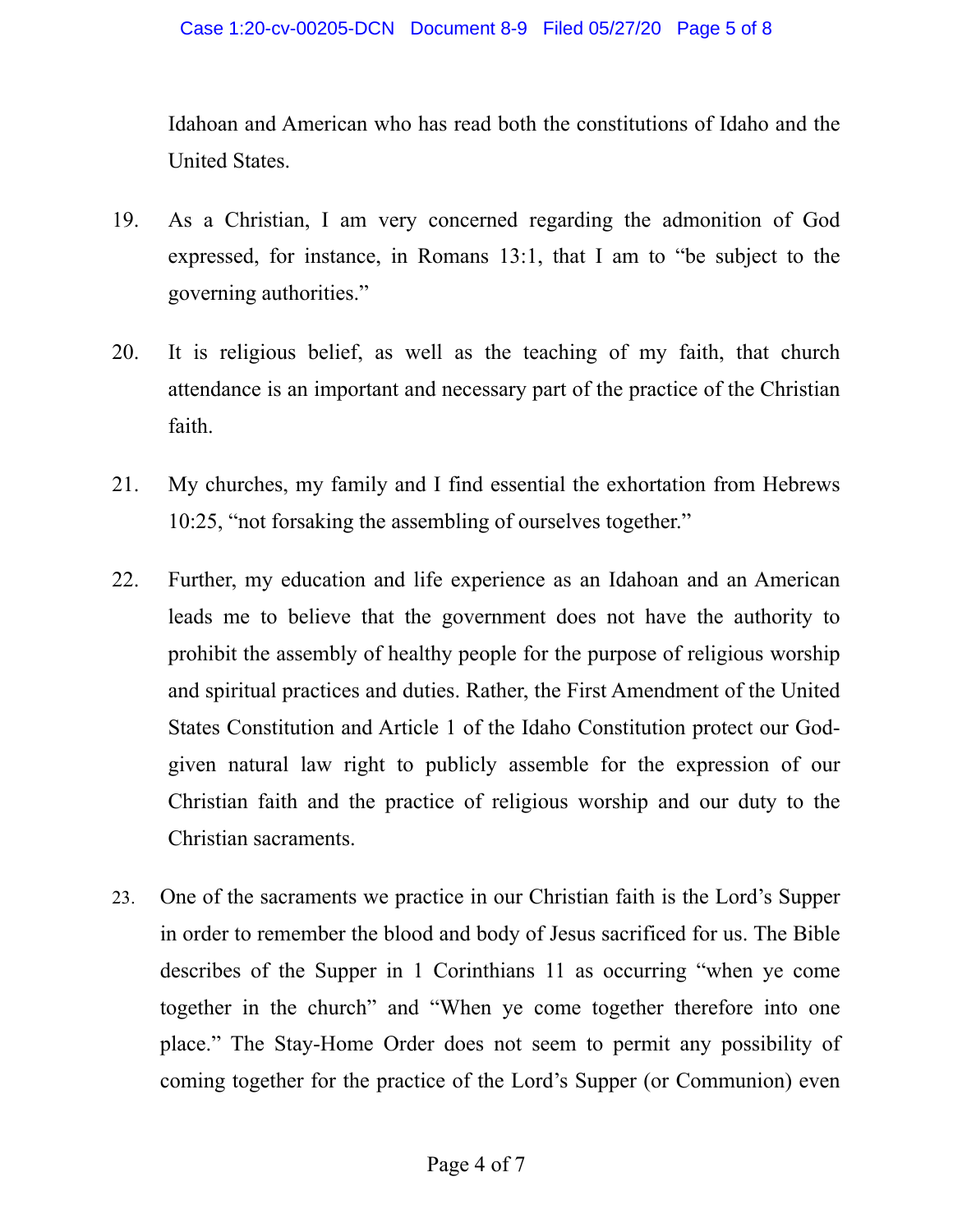if we did not share the same cup or bread, which we do not in the churches in which we typically congregate.

- 24. Unfortunately, as a result of the Stay-Home Order my churches have not even held traditional Sunday services, not even the observance of Resurrection Sunday.
- 25. I have considered the possibility of whether we could congregate with our churches in the parking lots and in our cars or outside, but an additional part of the Stay-Home Order declares that "Intrastate travel is prohibited, including but not limited to, travel on scooter, motorcycle, automobile, or public transit, except for those purposes defined in Section 8", and there is no exception provided specifically in Section 8 for any type of travel to or gathering for any spiritual or faith-based purpose. Section 6 of the order specifically admonishes that the only exceptions to the order must be "specifically identified in Section 8."
- 26. A regular part and practice of my Christian faith that has been an immense spiritual and physical help to our family and that seem to be barred entirely by the Stay-Home Order is the calling and gathering of elders for prayer and physical anointing with oil if someone is injured or sick. I have both practiced this regularly as a recipient of the anointing and as an elder anointing others for injuries and illness ("Is any sick among you? let him call for the elders of the church; and let them pray over him, anointing him with oil in the name of the Lord: And the prayer of faith shall save the sick, and the Lord shall raise him up; and if he have committed sins, they shall be forgiven him" James 5:14-15). Yet, this critical practice of my faith seems to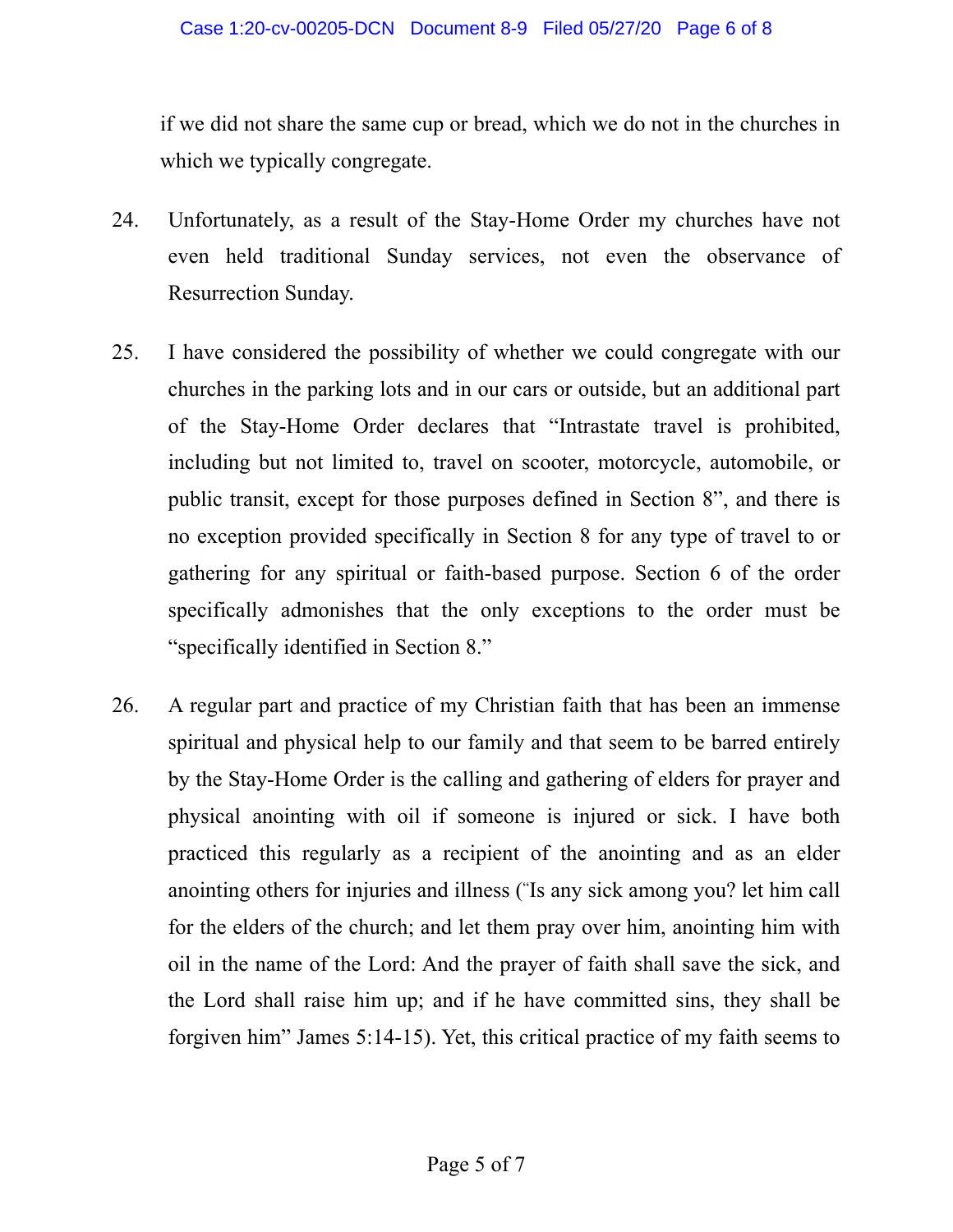be entirely prohibited by the order and chilled by the criminal penalties associated with violations of the order.

- 27. An additional part of my Christian faith and practice and one conducted regularly by my fellowship in church is the laying on of hands of the presbytery for the imparting of spiritual gifts. "Neglect not the gift that is in thee, which was given thee by prophecy, with the laying on of the hands of the presbytery." 1 Timothy 4:14. The governor's Stay-Home Order has seemed to make no allowance for the gathering of the Church for the purpose of the laying on of the hands of the presbytery for the impartation of spiritual gifts.
- 28. It is devastating to me that I do not even have an option for religious gathering and worship since my churches have closed due to the Stay-Home Order, and it is chilling to me that even if services, gatherings and practices were still available I would be subjecting myself, my wife and my minor children to arrest, fines, and possible imprisonment simply for participating in religious gatherings and the public or corporate practice of our Christian faith.
- 29. I am aware of mothers being arrested and cited in Idaho for allegedly violating the Stay-Home Order.
- 30. I am very concerned that, even if the Stay-Home Order is lifted over the next few weeks or months, the governor and law enforcement will believe that they have the right to shut down churches again in the future if there is another health emergency.